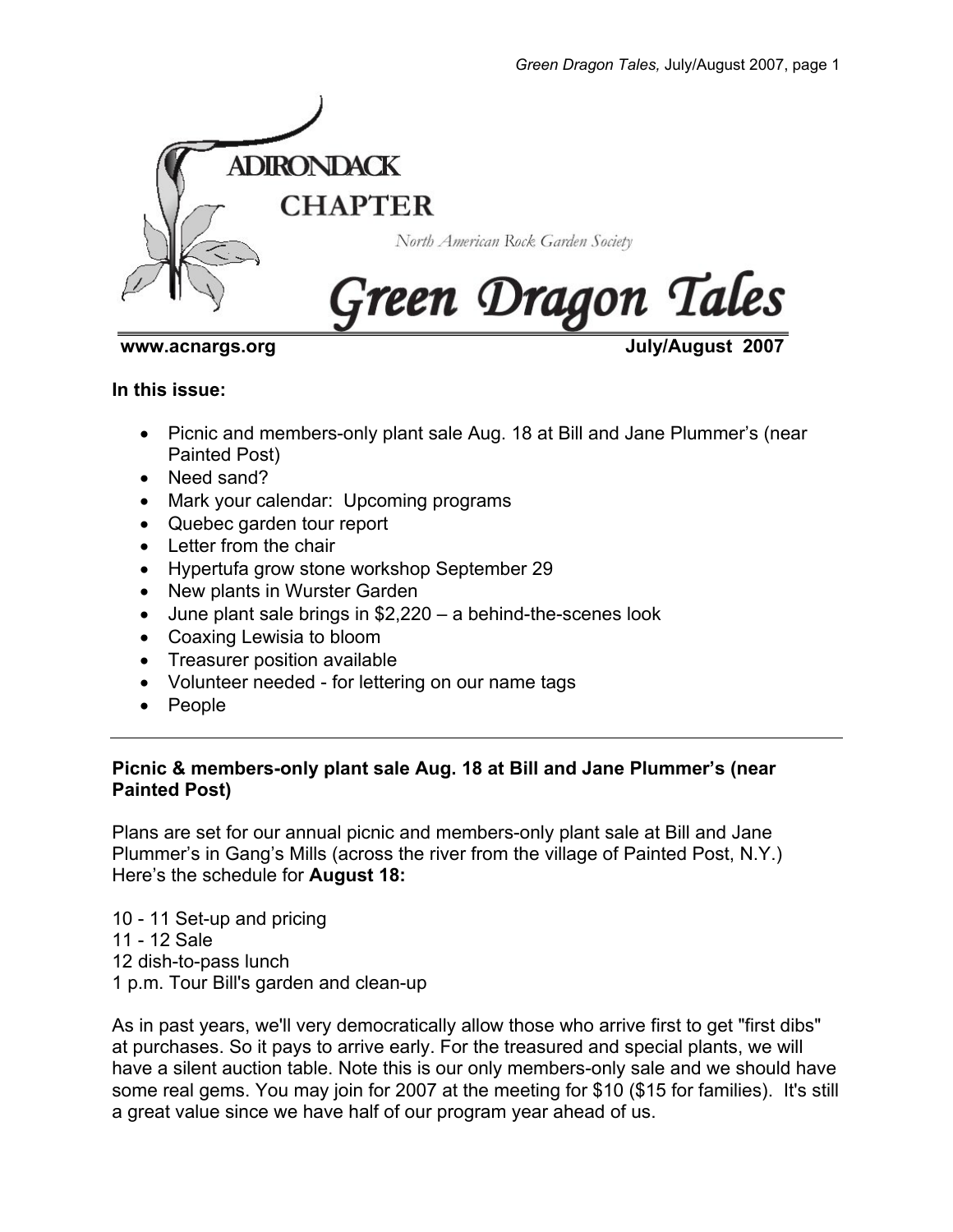Our Chapter has plenty of good cooks, so bring your appetite, a dish-to-pass, and tableware in addition to plants you want to donate for the sale.

Bill says that rather than try to decide what plants people would want from his garden, he will pot some things up for the sale. But members may dig and divide plants directly and make a donation to the Chapter. So bring extra pots and Bill will have compost for potting up. Some plants, of course, would be off limits.

What will you see at the Plummers'? Here's what the Garden Conservancy had to say about Bill's garden previewing his tour earlier this year:

An award winning native plant garden under mature oaks, pines and hickories featuring Trilliums, Bloodroot, Virginia Bluebells, Jack-in-the-Pulpits and many other wildflowers planted in masses. As you enter, the driveway is lined with *Epimedium rubrum*. Numerous paths wander throughout both front and back woods allowing close-up views of the plants. There are scores of ferns, both native and exotic, scattered throughout the woods and along a Pteridophyte Ptrail. Bill has planted numerous understory trees including Dogwoods, Redbuds, Silverbells, a Paper Bark Maple and various striped Maples. The shrub border consists mostly of native plants and provides privacy as well as obscuring the deer fence. A large collection of Rhododendrons, Azaleas and Mountain Laurel provide bloom from April into July. A half dozen stone walls provide sunny sites for rock garden plants and shady sites for shade lovers. A perennial bed in front is filled with Hellebores, spring bulbs and a host of perennials. The flagstone patio is ringed with flowering shrubs and trees and allows a view of the back woods. A flower bed off the flagstone patio in back contains more shade plants. Still another bed is home to a collection of Epimedium and Astilbe providing color both in spring and in summer.

#### **Directions:**

The Route 15/I-86 Interchange is being rebuilt. Hopefully there will be no detours, new bridge or new ramp opened to confuse you. If you use MapQuest it has us at 2 Fox Lane East between Badger and Weston. If the new bridge over the river is open it will bring you onto Canada Road. If the new ramp (off Rte 15) is open it will bring you directly onto Robert Dann Drive.

10 Fox Lane East, Gang Mills, N.Y.

**From Ithaca:** Rte. 13 to Horseheads and I-86 West. Take Exit 44 to Gang Mills (Do not take Rte 15 to Williamsport). Turn left at the traffic light at the top of the ramp and cross river. Turn left at the light at the bottom of the ramp (Canada Rd.). Turn right at the next light (Robert Dann Drive) and left at the light onto Chatfield Place. (The entrance to Home Depot and Wal-Mart will be to your right). In one mile turn right on Weston and an immediate right onto Fox Lane. We are the third house on the right. Park head-in on the grass by the road.

**From Watkins Glen:** Take Rte. 414 to Corning. Take ramp to I-86 and Rte 15 and follow above directions.

If you take Rte 15S to Williamsport proceed to Exit 3. Turn right at bottom of ramp onto Rte 417, South Hamilton and proceed 0.7 miles. Turn left at traffic light, onto Beartown Road. In 0.6 mile Beartown will curve to left. Go straight and make an immediate right onto Badger. At 2nd intersection turn right at yield sign. Go straight at next intersection. Third house on right.

#### **Need Sand?**

Jerry Yaeger has a truck load of sharp sand. If any members would like a bucket or a pickup truck load please contact him at jay7@cornell.edu or call 844-9462 evenings/weekends.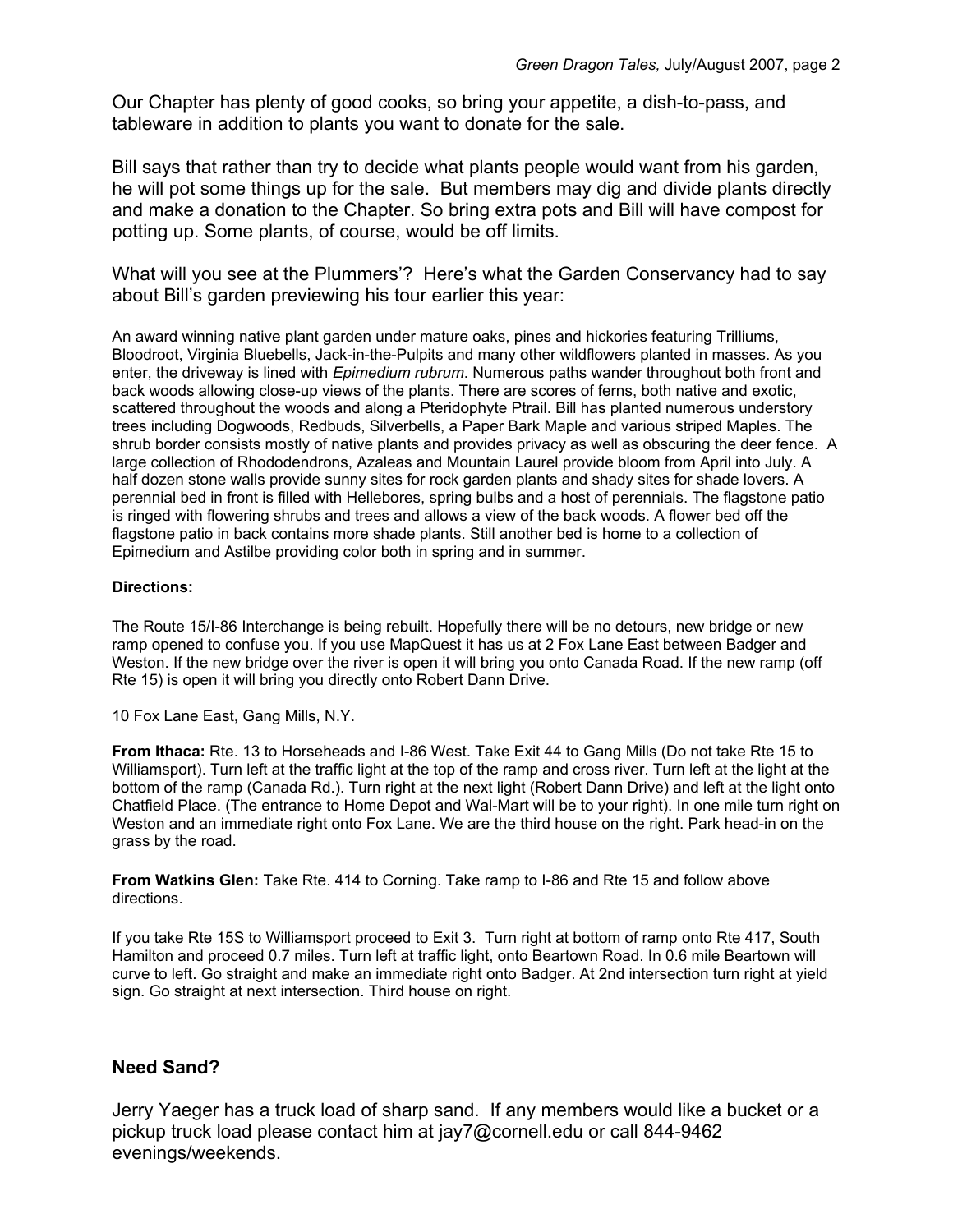#### **Mark your calendar: Upcoming programs**

**August 18 – Picnic and members-only plant sale.** Bill Plummer, Gangs Mills (near Painted Post), N.Y., will host. See details above.

**September 15 – Ellen Hornig,** proprietor of Seneca Hill Perennials and well known to many chapter members, will talk on woodland plants and other treasures from her garden/nursery. Location to be announced.

**September 29 (tentative) – Hypertufa workshop** with Art Friedel, Watson Greenhouse, Lafayette, N.Y. (www.watsongreenhouse.com). Cost will be \$35 and limited to 10 registrants.

**October 21 – Janis Ruksans,** owner of Ruksans Bulbs Nursery in Latvia, a world renowned bulb grower and collector and author of five books on bulbs will speak. **Note this meeting will be on a Sunday** due to Ruksans' tight speaking schedule. 404 Plant Science. Brown bag lunch at noon. Program begins at 1 p.m.

**November 10 – Annual meeting and dish-to-pass.** 404 Plant Science. Brown bag lunch at noon. Location to be announced.

#### **Quebec garden tour report**

A lucky thirteen: Mary Stauble, Bill Stark, Billie Jean Isbell, David Mitchell, Jerry Weiland, Joy Coletta, Carolyn Yaeger, Pat Curran, Carol Eichler, Colette Menassian, Donna Kraft, Barb Hamlin, and John Gilrein, made the 554 mile journey north to Frank Cabot's garden, Les Quatre Vents, on June 14, 2007. Along the way, some of us stopped at the Montréal Botanical Garden and made a bee line to the alpine garden. I was especially struck by the tall rock formations and the use of weathered



pines at the top, effectively simulating an alpine environment.

Onward, passing Quebec City and finally to the tiny town of LaMalbaie, to our hotel, Auberge au Petit Berger, nestled on a hill overlooking the St. Lawrence River. To our delight we discovered dinner and breakfast were included. We had the restaurant all to ourselves as we were one of the very first tourists to visit the area for the season. A friendly chef came out and talked to us about what he could prepare. The dinner was great, but not to be our best on the trip.

The next morning we drove over to Frank Cabot's garden, Les Quatre Vents, a five-minute drive. Billie Jean had the security code to open the gate and we drove in. We eventually obeyed the signs and parked our cars in a field, then walked down a long road lined with tall Lombardy poplars to the main house where Frank was waiting.

Frank's book, *The Greater Perfection*, is the story about the gardens and is a must read before and after visiting. It is an incredible place, made even more so by having been guided by the garden designer himself. Frank carried a note pad and a camera, stopping to write and to photograph moments he liked. It was nice to see the gardener enjoying his work. The tour lasted over two hours and then we had lunch near the terrace just opposite the white garden. With the entire place to ourselves for the day we were free to revisit areas. Later several of us bought Frank's book and he happily wrote a personal note and signed each one.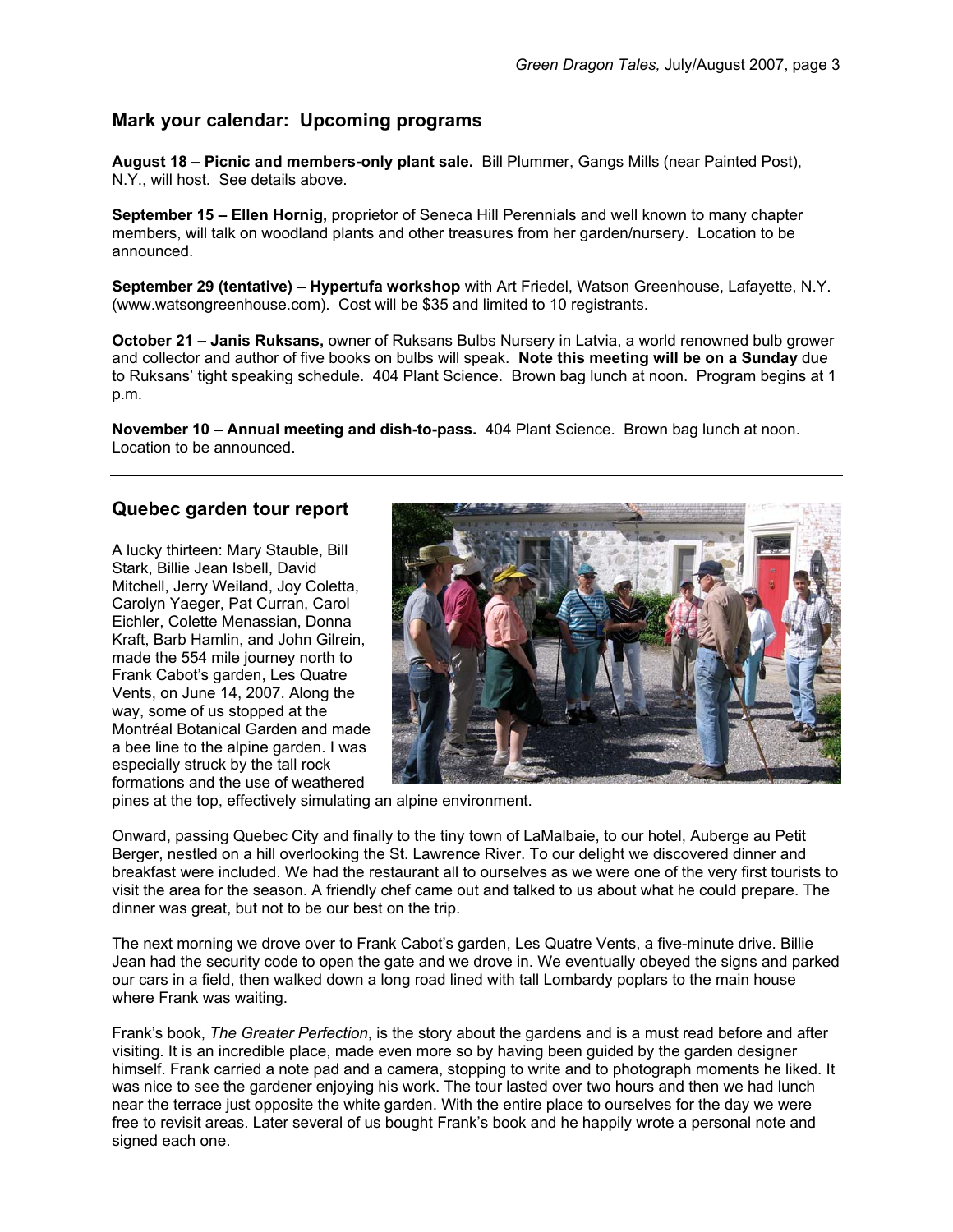With the highlight of our trip now behind us, we headed straight for Quebec City and checked into the Hotel Chateau Bellevue, located in the shadow of the famous Chateau Quebec. We all had the evening and following afternoon free to explore the walled city. Then on the road again, heading toward Maria Galletti's well known nursery, Alpine Mont Echo, in Sutton. On the way we stopped at Parc Marie-Victorin in Kingsey Falls about 100 miles southwest of Quebec City.

Parc Marie-Victorin was nothing like Frank's and it took some adjustment of attitude to appreciate. The garden is more public and makes use of whimsical sculptures throughout, some being planted topiaries. Hours later we arrived in Sutton and checked into our bed and breakfasts, Pinorama and Chevalier Mont Echo. Dinner was at Il Duetto, an Italian restaurant housed in a converted barn. Again, we had a wonderful chef who came out and chatted with us. It was the best dinner most of us had during the fourday trip.

The next morning, the final day of our trip, Maria Galletti gave us a tour of her fabulous gardens, ranging from alpine to woodland. She has recently been collecting plants in Nova Scotia and Newfoundland, adding even more interesting plants you won't find in gardens or in the trade. In her nursery we devoured plants with our eyes and bought wildly without any regard as to what to do with them later. The plants had to be shipped because we could not get a government plant inspector. After prying ourselves away from the gems we discovered, we drove to Cady's Falls, a nursery in Morrisville, Vermont. Owner Don Avery is an avid plant collector and his display gardens are amazing. There was so much to see including alpine, woodland, perennial beds, and dwarf conifers. We once again devoured plants and this time we were able to take them back with us on our long drive home.

Kudos to Billie Jean Isbell for making the arrangements and keeping us in line throughout the trip.

#### *David Mitchell, plant sales coordinator*

Photos courtesy Carol Eichler. Top of this article: Group meets Frank Cabot at Les Quatre Vents.



Chinese Moon Bridge at Les Quatres Vents. Rock garden at Maria Galetti's.







Crevice garden at Montreal Botanical Garden. Lady Slippers at Cady's Falls Nursery Morrisville, **Vermont**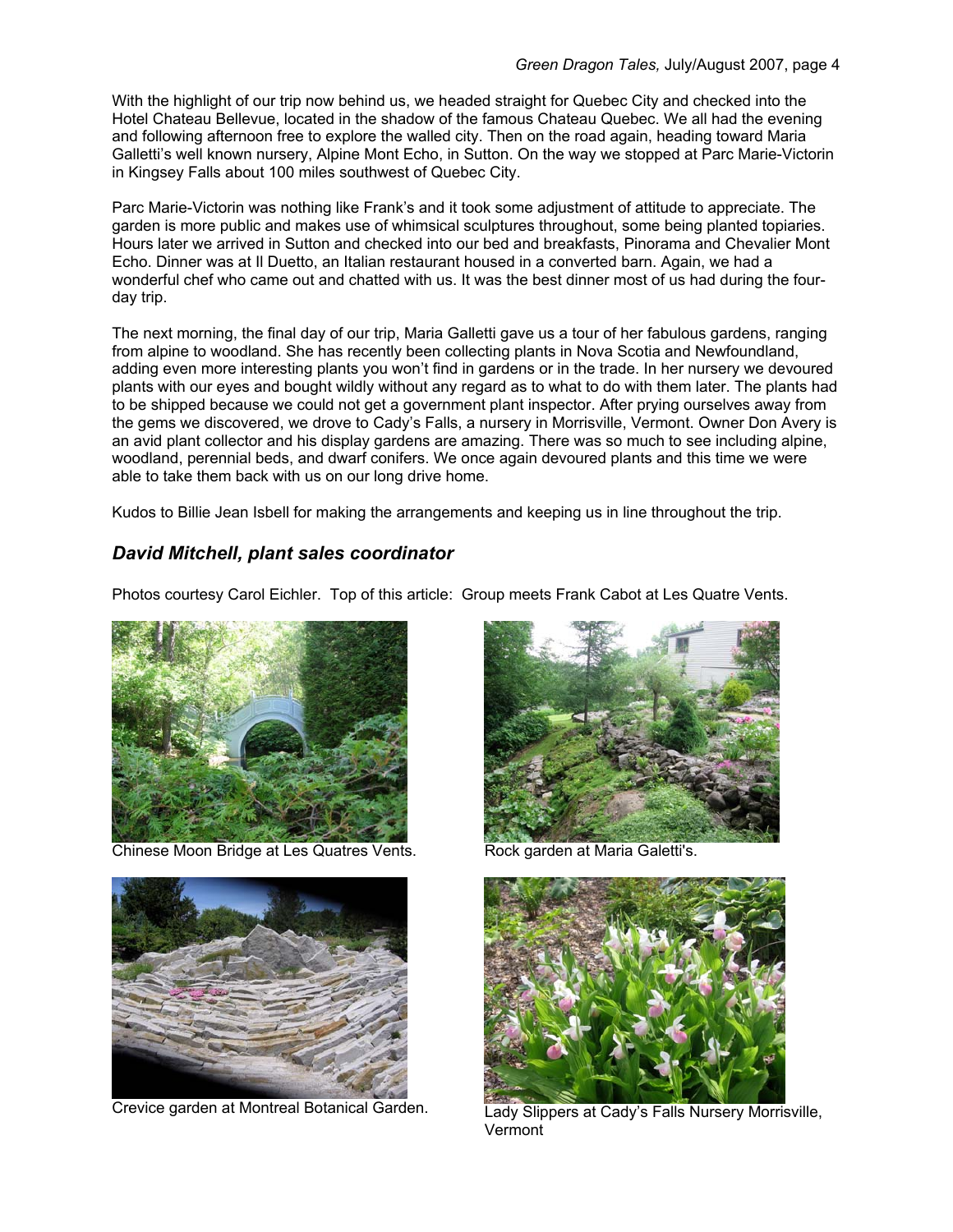## **Letter from the Chair**

It's hard to believe that summer is going by so fast. I hope you're enjoying it to the max. There have been so many wonderful garden tours, none the least of which have been our own two (you will read about the overnighter to Quebec in this issue) and then there are our own gardens to tend. A gardener's day is never done, but aren't we happiest when we're among the plants?

August 18, we will convene for our annual picnic and member plant sale. This is one of the highlights of the Chapter year and perhaps of the summer. Now is the time to think about some of your treasured plants that you might be able to divide, pot up, and bring to the sale. I have to admit most of my favorite plants have come from my NARGS friends.

There's still plenty of the growing season left and the garden is calling. See you in August.

Cheers,

# *Carol Eichler, chair*

P.S.: Please join me in welcoming new members Norma Wood, Jerry Weiland, Linda Yannone, and Carol Bayes.

#### **Hypertufa grow stone workshop September 29**

We have scheduled a hypertufa grow stone workshop for September 29 with Art Friedell III at Watson Greenhouse, LaFayette, N.Y. The cost will be \$35 and limited to 10 registrants.

Watson Greenhouse's (www.watsongreenhouse.com) description says: "Create a unique free-form planter with multiple pockets for your favorite alpines and hardy succulents. Each stone carries the individual signature of its creator." Watson's also claims that they "… offer the largest selection of alpines and dwarf conifers found anywhere in CNY."

To reserve a spot, contact Carol Eichler: cme24@cornell.edu, 607-387-5823.

#### **New plants in Wurster Garden**

The study group has been hard at work. To see a list of new plants in Wurster Garden acquired from the 2007 NARGS seed exchange, visit our website (www.acnargs.org) and click the link at the top of the homepage.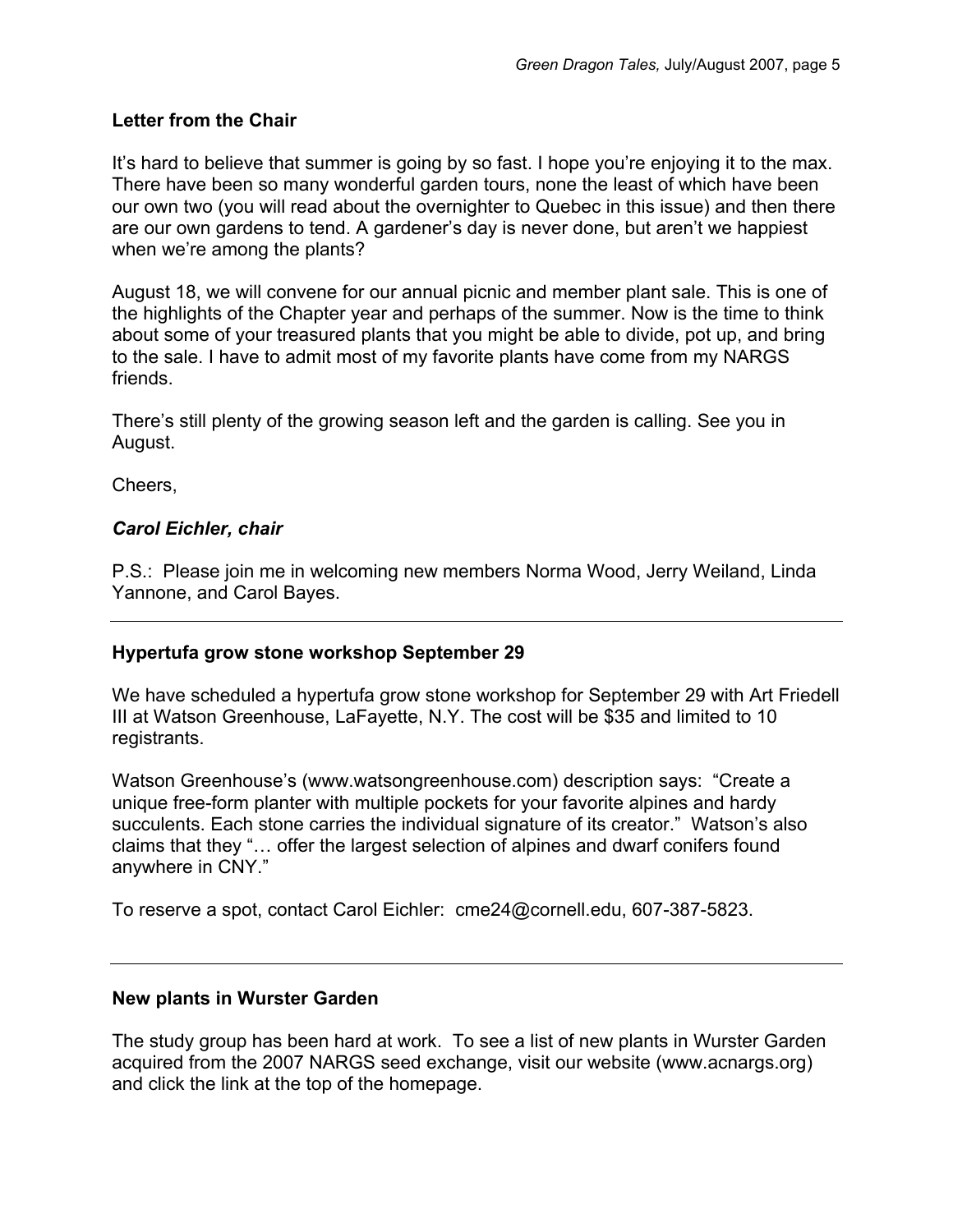# **June plant sale brings in \$2,220 – A behind-the-scenes look**

A small work crew (3-5 people on average) arrives on Friday sometime after 4 p.m. when we're allowed into the high school. We carry in plants, arrange tables, assemble plants into some semblance of order, price, mount signage, prepare sales check-out, and … make a list of what we've still got to do. We stay late (7-pm-ish, often we're the last group to leave the high school) but stick with it so that we leave tired and hungry but with a "reasonable sense" of preparedness. Our tables (and the floor area too) are laden with lush plants of all kinds for sun or shade, rock garden or woodland. But we still might not call it a day. Often, as was the case this year when we needed signs made, there are tasks to do at home yet that evening.

Saturday morning bright and early, it all comes together in one last push. You'll see a core group arriving to finish pricing and to prepare to accept more plant donations and helpers. Our treasurer arrives with cash boxes and cash for change. Members show up with more plants and somehow we find space to display new plant donations on already full tables and the floor area Thankfully our traditional location is right near the back entrance which allows for quick loading and unloading but also gives us room to accept donations and price them before they go on display. These donors and members, as we've come to expect, stay to help with the sale – we need all the hands we can get to answer customers' questions!

It's always a bit of a race with the clock to get everything in order before the official 9 a.m. start time. Potential buyers start arriving about 8 a.m., hovering about and often getting in the way. Once underway, the 4-hour sale goes fast. The last hour we start selling plants at a discount. This year for the first time we tried the "buy one, get one free" tactic and ended up selling out completely. In past years we often had a small but significant number of unsold plants for whom we've had to find an organization interested in taking them.

The sale isn't over until we complete clean-up. This task goes fast as we haul off a fraction of the stuff we arrived with. We sweep the floor and leave our space neat and tidy, then we're outta there.

Maybe it's just my imagination but the sale this year seemed to be the smoothest in my memory. Perhaps it was because most plants were labeled in advance – a big timesaver. It helped too that a number of plant donations were dropped off in advance at David's place hence enabling us to do more advance set-up.

I have been heavily involved in the plant sale for most of the last eight years. Our sales this year were the best in at least 8 years! We brought in \$2,220 (and 75 cents to be exact)! I want to say thank-you to all members who contributed plants! We had both quantity and quality. Our Chapter has built a reputation among knowledgeable gardeners for offering interesting, often unique, plants not offered elsewhere, and our prices are fair. I know that it took time and toil as well as your generosity and thoughtfulness to turn out plants in such numbers. And I thank each and every one who contributed and/or assisted at the sale tables.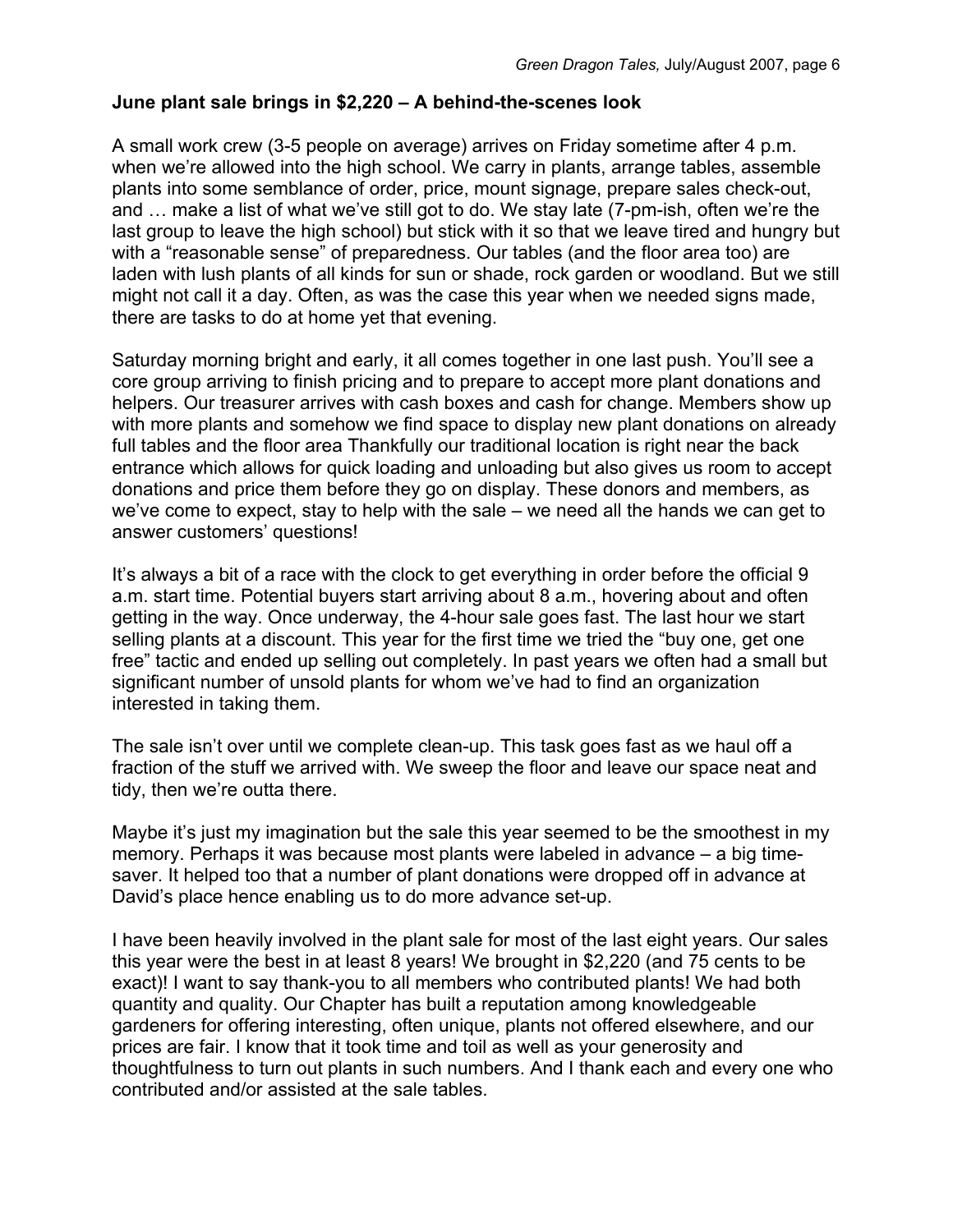Special acknowledgement is due to our plant sale coordinator, David Mitchell. He was there helping out through the whole set-up, sale, and clean-up as well as much of the unsung work that goes into pre-sale preparation.

#### *Carol Eichler, chair*

#### **Coaxing Lewisia to Bloom**

In September 2005, I started a new rock garden from scratch, this one in full sun for the first time. And to crown the new plantings, I installed a single *Lewisia cotyledon* 'Fransi' in a stony nook, with a rock overhang to shade it from afternoon sun. A complete neophyte with *Lewisias*, and undeterred by talk of problems cultivating them, I was expecting a lovely outburst of orange flowers next spring. The next March, I was faced with a soggy crown, which later snapped off. One down!

But that same September 2005, I had planted two other *Lewisias* in my original "rockery" in part shade in the backyard. Again, these were in screelike conditions, with sloping rocky base and #1



round stone supporting the crowns. One of these plants even had a few buds in September and bloomed in October! (See picture above.)

Eagerly awaiting a gorgeous display in early 2006, I was disappointed not to see a single bud on any of the plants! Undeterred, I got another one in May 2006, this time labelled 'George Henley' and planted it in the part shade rockery, on a little scree I have made for primroses and such.

This whole area gets good sunlight early in spring before the nearby maple tree leafs out. This March I finally decided to apply a little Osmocote to all my scree and rock plants. Imagine my surprise, when in early May I noticed a profusion of buds on one and tight little buds on two others! Now at the end of May, there is one lovely crown of pink flowers and two others with several deeper shades and streaks! The secret is of course some good sunny days in spring but an essential feeding of osmocote!

So patience and a little luck paid off with these lovely blooms in May 2007, below, left to right: The same *Lewisia* 'Fransi' pictured above, 'Sunset' and 'George Henley'. You can see more pictures at my website: http://picasaweb.google.com/narnaree/RockGardenPlants2007



*Nari Mistry*